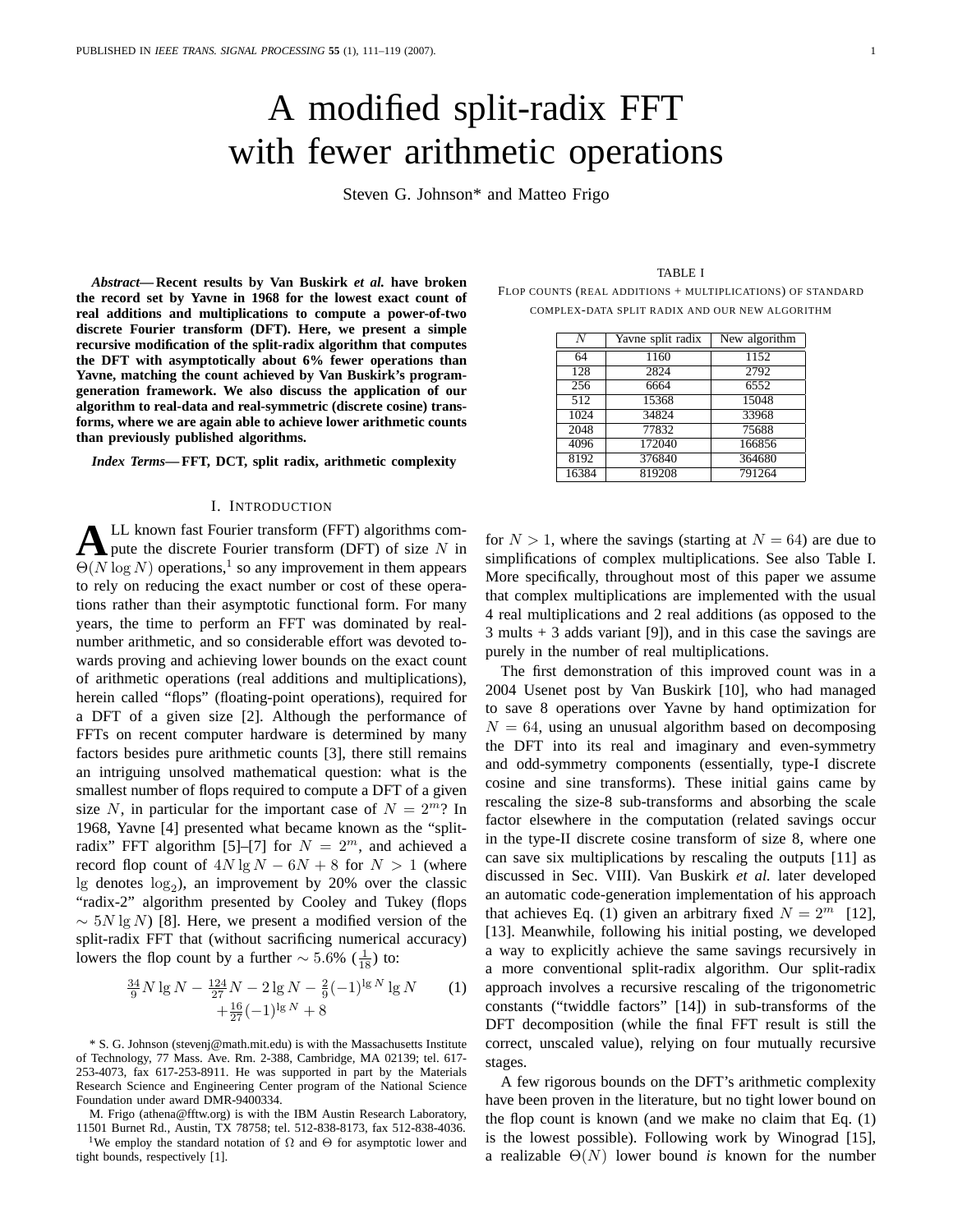of irrational real multiplications for  $N = 2^m$ , given by  $4N - 2 \lg^2 N - 2 \lg N - 4$  [2], [16], [17] (matching split radix as well as our algorithm up to  $N = 16$ ), but is achieved only at the price of many more additions and thus has limited utility on CPUs with hardware multipliers. The DFT has been shown to require  $\Omega(N \log N)$  complex-number additions for linear algorithms under the assumption of bounded multiplicative constants [18], or alternatively assuming a bound on a measure of the algorithm's "asynchronicity" [19]. Furthermore, the number  $Nm$  of complex-number additions obtained in Cooley-Tukey–related algorithms (such as split-radix) for  $N =$  $2<sup>m</sup>$  has been argued to be optimal over a broad class of algorithms that do not exploit additive identities in the roots of unity [20]. Our algorithm does not change this number of complex additions.

In the following, we first review the known variant of the split-radix FFT that is the starting point for our modifications, then describe our modified algorithm, analyze its arithmetic costs (both theoretically and with two sample implementations instrumented to count the operations) as well as its numerical accuracy, describe its application to real-input and realsymmetric (discrete cosine) transforms where one also finds arithmetic gains over the literature, and conclude with some remarks about practical realizations and further directions.

#### II. CONJUGATE-PAIR SPLIT-RADIX FFT

The starting point for our improved algorithm is not the standard split-radix algorithm, but rather a variant called the "conjugate-pair" FFT that was itself initially proposed to reduce the number of flops [21], but its operation count was later proved identical to that of ordinary split radix [22]–[24]. This variant was rediscovered in unpublished work by Bernstein [25], who argued that it reduces the number of twiddlefactor loads. A similar argument was made by Volynets [26], who adapted the algorithm to the discrete Hartley transform. We use it for a related reason: because the conjugate-pair FFT exposes redundancies in the twiddle factors, it enables rescalings and simplifications of twiddle pairs that we do not know how to extract from the usual split-radix formulation. To derive the algorithm, recall that the DFT is defined by:

$$
y_k = \sum_{n=0}^{N-1} \omega_N^{nk} x_n,
$$
 (2)

where  $k = 0...N - 1$  and  $\omega_N$  is the primitive root of unity  $\exp(-2\pi i/N)$ . Then, for N divisible by 4, we perform a decimation-in-time decomposition of  $x_n$  into three smaller DFTs, of  $x_{2n_2}$  (the even elements),  $x_{4n_4+1}$ , and  $x_{4n_4-1}$  (where  $x_{-1} = x_{N-1}$ )—this last sub-sequence would be  $x_{4n_4+3}$  in standard split radix, but here is shifted cyclically by  $-4$ <sup>2</sup>. We

function 
$$
y_{k=0..N-1} \leftarrow \text{splitfft}_{N}(x_n)
$$
:  
\n $u_{k_2=0...N/2-1} \leftarrow \text{splitfft}_{N/2}(x_{2n_2})$   
\n $z_{k_4=0...N/4-1} \leftarrow \text{splitfft}_{N/4}(x_{4n_4+1})$   
\n $z'_{k_4=0...N/4-1} \leftarrow \text{splitfft}_{N/4}(x_{4n_4-1})$   
\nfor  $k = 0$  to  $N/4 - 1$  do  
\n $y_k \leftarrow u_k + (\omega_N^k z_k + \omega_N^{-k} z'_k)$   
\n $y_{k+N/2} \leftarrow u_k - (\omega_N^k z_k + \omega_N^{-k} z'_k)$   
\n $y_{k+N/4} \leftarrow u_{k+N/4} - i (\omega_N^k z_k - \omega_N^{-k} z'_k)$   
\n $y_{k+3N/4} \leftarrow u_{k+N/4} + i (\omega_N^k z_k - \omega_N^{-k} z'_k)$   
\nend for

obtain:

$$
y_k = \sum_{n_2=0}^{N/2-1} \omega_{N/2}^{n_2 k} x_{2n_2}
$$
  
 
$$
+ \omega_N^k \sum_{n_4=0}^{N/4-1} \omega_{N/4}^{n_4 k} x_{4n_4+1}
$$
  
 
$$
+ \omega_N^{-k} \sum_{n_4=0}^{N/4-1} \omega_{N/4}^{n_4 k} x_{4n_4-1}, \qquad (3)
$$

where the  $\omega_N^k$  and  $\omega_N^{-k}$  are the conjugate pair of twiddle factors (whereas ordinary split radix would have  $\omega_N^k$  and  $\omega_N^{3k}$ ). (In this paper, we will use the term "twiddle factor" to refer to all data-independent trigonometric constants that appear in an FFT.) These summations are DFTs of size  $N/2$  and  $N/4$ , and the  $\omega_N^k$  for  $k \ge N/4$  are related to  $k = 0 \dots N/4-1$  via trivial multiplications by  $i$  and  $-1$ . Thus, we obtain Algorithm 1, in which the results of the three sub-transforms are denoted by  $u_k$ ,  $z_k$ , and  $z'_k$ .

For clarity, Algorithm 1 omits special-case optimizations for  $k = 0$  in the loop (where  $\omega_N^k$  is unity and  $\omega_N^k z_k$  requires no flops) and for  $k = N/8$  (where  $\omega_N^k = (1 - i)/\sqrt{2}$  and requires only 2 real multiplications instead of 4 for  $\omega_N^k z_k$ ). It also omits the base cases of the recursion:  $N = 1$  is just a copy  $y_0 = x_0$ , and  $N = 2$  is an addition  $y_0 = x_0 + x_1$  and a subtraction  $y_1 =$  $x_0-x_1$ . With these optimizations and base cases, the standard assumptions that multiplications by  $\pm 1$  and  $\pm i$  are free,<sup>3</sup> and extracting common sub-expressions such as  $\omega_N^k z_k \pm \omega_N^{-k} z'_k$ , the flop count of Yavne is obtained. More specifically, the number of real additions  $\alpha(N)$  and multiplications  $\mu(N)$  (for 4/2 mult/add complex multiplies) is [27]:

$$
\alpha(N) = \frac{8}{3}N \lg N - \frac{16}{9}N - \frac{2}{9}(-1)^{\lg N} + 2 \tag{4}
$$

$$
\mu(N) = \frac{4}{3}N \lg N - \frac{38}{9}N + \frac{2}{9}(-1)^{\lg N} + 6 \tag{5}
$$

Traditionally, the recursion is "flattened" into an iterative algorithm that performs all the FFTs of a given size at once [28], may work in-place, can exploit  $\omega_N^{N/\bar{4}-k} = -i\omega_N^{-k}$ to halve the number of twiddle factors (see Sec. VI), *etc*.,

<sup>&</sup>lt;sup>2</sup>Past formulations of the conjugate-pair FFT sent  $n_4 \rightarrow -n_4$  and used an inverse DFT for this sub-transform, but they are essentially equivalent to our expression; the difference is a matter of convenience only.

**Algorithm 1** Standard conjugate-pair split-radix FFT of length N (divisible by 4). (Special-case optimizations for  $k = 0$  and  $k = N/8$  are not shown.)

<sup>&</sup>lt;sup>3</sup>In the algorithms of this paper, all negations can be eliminated by turning additions into subtractions or vice-versa.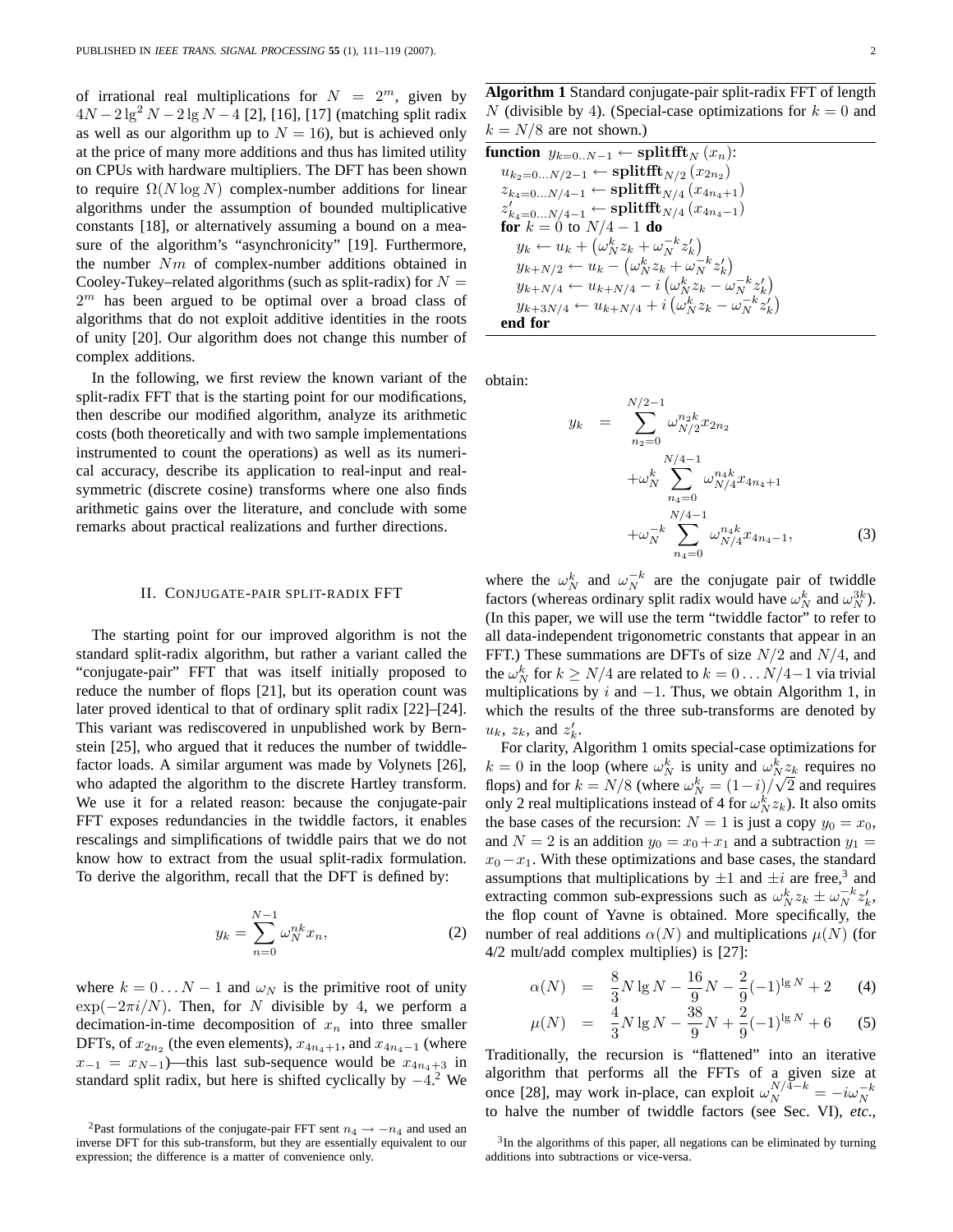but none of this affects the flop count. Although in this paper we consider only decimation-in-time (DIT) decompositions, a dual decimation-in-frequency (DIF) algorithm can always be obtained by network transposition<sup>4</sup> (reversing the flow graph of the computation) with identical operation counts.

#### III. NEW FFT: RESCALING THE TWIDDLES

The key to reducing the number of operations is the observation that, in Algorithm 1, both  $z_k$  and  $z'_k$  (the k-th outputs of the size- $N/4$  sub-transforms) are multiplied by a twiddle factor  $\omega_N^k$  or  $\omega_N^{-k}$  before they are used to find  $y_k$ . This means that we can rescale the size-N/4 sub-transforms by *any* factor  $1/s_{N/4,k}$  desired, and absorb the scale factor into  $\omega_N^k s_{N/4,k}$  at no cost. So, we merely need to find a rescaling that will save some operations in the sub-transforms. (As is conventional in counting FFT operations, we assume that all data-independent constants like  $\omega_N^k s_{N/4,k}$  are precomputed and are therefore not included in the flops.) Moreover, we rely on the fact that  $z_k$  and  $z'_k$  have conjugate twiddle factors in the conjugate-pair algorithm, so that a single rescaling below will simplify both twiddle factors to save operations—this is not true for the  $\omega_N^k$ and  $\omega_N^{3k}$  factors in the usual split radix. Below, we begin with an outline of the general ideas, and then analyze the precise algorithm in Sec. IV.

Consider a sub-transform of a given size  $N$  that we wish to rescale by some  $1/s_{N,k}$  for each output  $y_k$ . Suppose we take  $s_{N,k} = s_{N,k+N/4} = \cos(2\pi k/N)$  for  $k \leq N/8$ . In this case,  $y_k$  from Algorithm 1 becomes  $y_k \leftarrow u_k / s_{N,k} + (t_{N,k} z_k + t_{N,k})$  $t_{N,k}^* z_k'$ ), where

$$
t_{N,k} = 1 - i \tan(2\pi k/N) = \omega_N^k / \cos(2\pi k/N).
$$
 (6)

Multiplying  $\omega_N^k z_k$  requires 4 real multiplications and 2 real additions (6 flops) for general k, but multiplying  $t_{N,k}z_k$  requires only 2 real multiplications and 2 real additions (4 flops). (A similar rescaling was proposed [30] to increase the number of fused multiply-add operations, and an analogous rescaling also relates the Givens and "fast Givens" QR algorithms [31].) Thus, we have saved 4 real multiplications in computing  $t_{N,k}z_k \pm t_{N,k}^*z'_k$ , but spent 2 real multiplications in  $u_k/s_{N,k}$ and another 2 for  $u_{k+N/4}/s_{N,k}$ , for what may seem to be no net change. However, instead of computing  $u_k/s_{N,k}$  directly, we can instead push the  $1/s_{N,k}$  scale factor "down" into the recursive computation of  $u_k$ . In this way, it turns out that we can save most of these "extra" multiplications by combining them with twiddle factors inside the  $N/2$  transform. Indeed, we shall see that we need to push  $1/s_{N,k}$  down through *two* levels of recursion in order to gain all of the possible savings.

Moreover, we perform the rescaling recursively, so that the sub-transforms  $z_k$  and  $z'_k$  are themselves rescaled by  $1/s_{N/4,k}$ for the same savings, and the product of the sub-transform scale factors is combined with  $\cos(2\pi k/N)$  and pushed up to the top-level transform. The resulting scale factor  $s_{N,k}$  is given by the following recurrence, where we let  $k_4 = k \mod N/4$ :



Fig. 1. Scale factor  $s_{N,k}$ , from Eq. (7), vs. one period of k for  $N = 2^{12} =$ 4096.

$$
s_{N=2^m,k} = \begin{cases} 1 & \text{for } N \le 4\\ s_{N/4,k_4} \cos(2\pi k_4/N) & \text{for } k_4 \le N/8\\ s_{N/4,k_4} \sin(2\pi k_4/N) & \text{otherwise} \end{cases}, (7)
$$

which has an interesting fractal pattern plotted in Fig. 1. This definition has the properties:  $s_{N,0} = 1$ ,  $s_{N,k+N/4} = s_{N,k}$ , and  $s_{N,N/4-k} = s_{N,k}$  (a symmetry whose importance appears in subsequent sections). We can now generally define:

$$
t_{N,k} = \omega_N^k s_{N/4,k} / s_{N,k},\tag{8}
$$

where  $s_{N/4,k}/s_{N,k}$  is either sec or csc and thus  $t_{N,k}$  is *always* of the form  $\pm 1 \pm i$  tan or  $\pm \cot \pm i$ . This last property is critical because it means that we obtain  $t_{N,k}z_k \pm t_{N,k}^*z'_k$  in all of the scaled transforms and multiplication by  $t_{N,k}$  requires at most 4 flops as above.

Rather than elaborate further at this point, we now simply present the algorithm, which consists of four mutuallyrecursive split-radix–like functions listed in Algorithms 2–3, and analyze it in the next section. As in the previous section, we omit for clarity the special-case optimizations for  $k = 0$ and  $k = N/8$  in the loops, as well as the trivial base cases for  $N = 1$  and  $N = 2$ .

#### IV. OPERATION COUNTS

Algorithms 2 and 3 manifestly have the same number of real additions as Algorithm 1 (for 4/2 mult/add complex multiplies), since they only differ by real multiplicative scale factors. So, all that remains is to count the number  $M(N)$ of real multiplications *saved* compared to Algorithm 1, and this will give the number of flops saved over Yavne. We must also count the numbers  $M_S(N)$ ,  $M_{S2}(N)$ , and  $M_{S4}(N)$  of real multiplications saved (or spent, if negative) in our three rescaled sub-transforms. In newfft<sub>N</sub> (x) itself, the number of multiplications is clearly the same as in splitflet  $\mathbf{r}_N(x)$ , since all scale factors are absorbed into the twiddle factors note that  $s_{N/4,0} = 1$  so the  $k = 0$  special case is not worsened either—and thus the savings come purely in the subtransforms:

$$
M(N) = M(N/2) + 2M_S(N/4). \tag{9}
$$

<sup>&</sup>lt;sup>4</sup>Network transposition is equivalent to matrix transposition [29] and preserves both the DFT (a symmetric matrix) and the flop count (for equal numbers of inputs and outputs), but changes DIT into DIF and vice versa.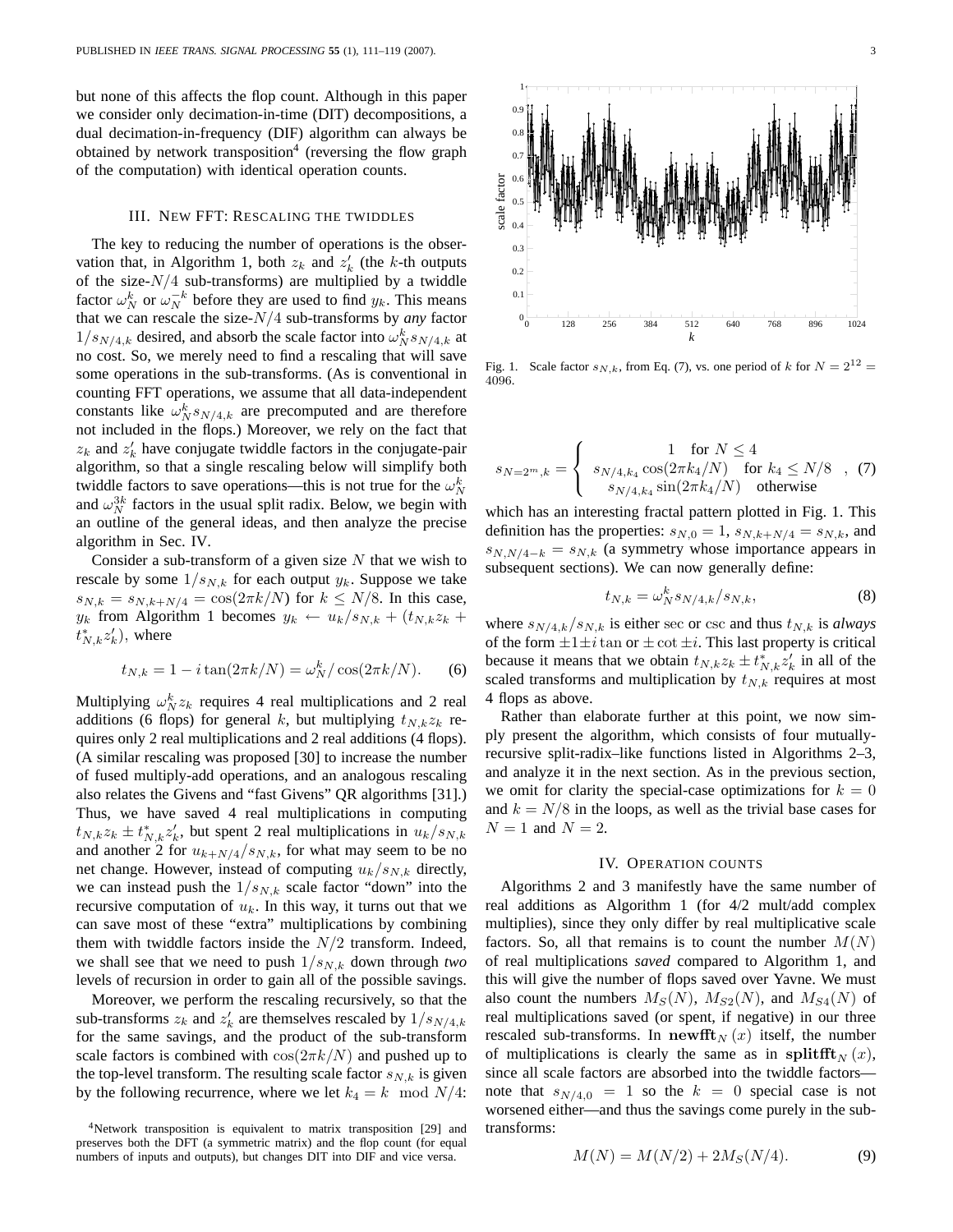**Algorithm 2** New FFT algorithm of length  $N$  (divisible by 4). The sub-transforms newfft  $\mathbf{S}_{N/4}(x)$  are rescaled by  $s_{N/4,k}$  to save multiplications. The sub-sub-transforms of size  $N/8$ , in turn, use two additional recursive subroutines from Algorithm 3 (four recursive functions in all, which differ in their rescalings).

function 
$$
y_{k=0..N-1}
$$
  $\leftarrow$  newfft<sub>N</sub>  $(x_n)$ :  
\n{computes DFT}  
\n $u_{k_2=0...N/2-1}$   $\leftarrow$  newfft<sub>N/2</sub>  $(x_{2n_2})$   
\n $z_{k_4=0...N/4-1}$   $\leftarrow$  newfft<sub>N/4</sub>  $(x_{4n_4+1})$   
\n $z'_{k_4=0...N/4-1}$   $\leftarrow$  newfft<sub>N/4</sub>  $(x_{4n_4-1})$   
\nfor  $k = 0$  to  $N/4 - 1$  do  
\n $y_k \leftarrow u_k + (\omega_N^k s_{N/4,k} z_k + \omega_N^{-k} s_{N/4,k} z'_k)$   
\n $y_{k+N/2} \leftarrow u_k - (\omega_N^k s_{N/4,k} z_k + \omega_N^{-k} s_{N/4,k} z'_k)$   
\n $y_{k+N/4} \leftarrow u_{k+N/4}$   
\n $\leftarrow i (\omega_N^k s_{N/4,k} z_k - \omega_N^{-k} s_{N/4,k} z'_k)$   
\nend for  
\nfunction  $y_{k=0..N-1}$   $\leftarrow$  newfft<sub>N</sub>  $(x_n)$ :  
\n{computes DFT /  $s_{N,k}$ }  
\n $u_{k_2=0...N/2-1}$   $\leftarrow$  newfft<sub>N/4</sub>  $(x_{4n_4+1})$   
\n $z'_{k_4=0...N/4-1}$   $\leftarrow$  newfft<sub>N/4</sub>  $(x_{4n_4+1})$   
\n $z'_{k_4=0...N/4-1}$   $\leftarrow$  newfft<sub>N/4</sub>  $(x_{4n_4+1})$   
\nfor  $k = 0$  to  $N/4 - 1$  do  
\n $y_k \leftarrow u_k + (t_{N,k} z_k + t_{N,k}^* z'_k)$   
\n $y_{k+N/2} \leftarrow u_k - (t_{N,k} z_k + t_{N,k}^* z'_k)$   
\n $y_{k+N/4} \leftarrow u_{k+N/4} - i ($ 

In newfft $\mathbf{S}_{N}(x)$ , as discussed above, the substitution of  $t_{N,k}$ for  $\omega_N^k$  means that 2 real multiplications are saved from each twiddle factor, or 4 multiplications per iteration  $k$  of the loop. This saves  $N$  multiplications, except that we have to take into account the  $k = 0$  and  $k = N/8$  special cases. For  $k = N/8$ ,  $t_{N,k} = 1 - i$ , again saving two multiplications (by  $1/\sqrt{2}$ ) per twiddle factor. Since  $t_{N,0} = 1$ , however, the  $k = 0$  special case is unchanged (no multiplies), so we only save  $N - 4$ multiplies overall. Thus,

$$
M_S(N) = M_{S2}(N/2) + 2M_S(N/4) + N - 4.
$$
 (10)

At first glance, the newfft  $S2<sub>N</sub>(x)$  routine may seem to have the same number of multiplications as splitfft<sub>N</sub>  $(x)$ , since the 2 multiplications saved in each  $t_{N,k}$  (as above) are exactly offset by the  $s_{N,k}/s_{2N,k}$  multiplications. (Note that we do not fold the  $s_{N,k}/s_{2N,k}$  into the  $t_{N,k}$  because we also have to scale by  $s_{N,k}/s_{2N,k+N/4}$  and would thus destroy the  $t_{N,k}z_k$  common sub-expression.) However, we spend 2 extra multiplications in the  $k = 0$  special case, which ordinarily requires no multiplies, since  $s_{N,0}/s_{2N,N/4} = 1/s_{2N,N/4} \neq$  $\pm 1$  (for  $N > 2$ ) appears in  $y_{N/4}$  and  $y_{3N/4}$ . Thus,

$$
M_{S2}(N) = M_{S4}(N/2) + 2M_S(N/4) - 2.
$$
 (11)

**Algorithm 3** Rescaled FFT subroutines called recursively from Algorithm 2. The loops in these routines have *more* multiplications than in Algorithm 1, but this is offset by savings from newfft $\mathbf{S}_{N/4}(x)$  in Algorithm 2.

function 
$$
y_{k=0..N-1} \leftarrow
$$
 newfftS2<sub>N</sub>  $(x_n)$ :  
\n{computes DFT /  $s_{2N,k}$ }  
\n $u_{k_2=0...N/2-1} \leftarrow$  newfftS4<sub>N/2</sub>  $(x_{2n_2})$   
\n $z_{k_4=0...N/4-1} \leftarrow$  newfftS<sub>N/4</sub>  $(x_{4n_4+1})$   
\n $z'_{k_4=0...N/4-1} \leftarrow$  newfftS<sub>N/4</sub>  $(x_{4n_4-1})$   
\nfor  $k = 0$  to  $N/4 - 1$  do  
\n $y_k \leftarrow u_k + (t_{N,k}z_k + t_{N,k}^*z'_k) \cdot (s_{N,k}/s_{2N,k})$   
\n $y_{k+N/2} \leftarrow u_k - (t_{N,k}z_k + t_{N,k}^*z'_k) \cdot (s_{N,k}/s_{2N,k})$   
\n $y_{k+N/4} \leftarrow u_{k+N/4}$   
\n $- i (t_{N,k}z_k - t_{N,k}^*z'_k) \cdot (s_{N,k}/s_{2N,k+N/4})$   
\n $y_{k+3N/4} \leftarrow u_{k+N/4}$   
\n $+ i (t_{N,k}z_k - t_{N,k}^*z'_k) \cdot (s_{N,k}/s_{2N,k+N/4})$   
\nend for  
\nfunction  $y_{k=0..N-1} \leftarrow$  newfftS4<sub>N</sub>  $(x_n)$ :  
\n{computes DFT /  $s_{4N,k}$ }  
\n $u_{k_2=0...N/2-1} \leftarrow$  newfftS<sub>N/4</sub>  $(x_{4n_4+1})$   
\n $z'_{k_4=0...N/4-1} \leftarrow$  newfftS<sub>N/4</sub>  $(x_{4n_4-1})$   
\nfor  $k = 0$  to  $N/4 - 1$  do  
\n $y_k \leftarrow [u_k + (t_{N,k}z_k + t_{N,k}^*z'_k)] \cdot (s_{N,k}/s_{4N,k})$   
\n $y_{k+N/2} \leftarrow [u_k - (t$ 

Finally, the routine newfftS $4_N(x)$  involves  $\Theta(N)$  more multiplications than ordinary split-radix, although we have endeavored to minimize this by proper groupings of the operands. We save 4 real multiplications per loop iteration k because of the  $t_{N,k}$  replacing  $\omega_N^k$ . However, because each output has a distinct scale factor  $(s_{4N,k} \neq s_{4N,k+N/2} \neq$  $s_{4N,k+N/4} \neq s_{4N,k+3N/4}$ , we spend 8 real multiplications per iteration, for a net increase of 4 multiplies per iteration k. For the  $k = 0$  iteration, however, the  $t_{N,0} = 1$  gains us nothing, while  $s_{4N,0} = 1$  does not cost us, so we spend 6 net multiplies instead of 4, and therefore:

$$
M_{S4}(N) = M_{S2}(N/2) + 2M_S(N/4) - N - 2. \tag{12}
$$

Above, we omitted the base cases of the recurrences, *i.e.* the  $N = 1$  or 2 that we handle directly as in Sec. II (without recursion). There, we find  $M(N \leq 2) = M<sub>S</sub>(N \leq 2)$  $M_{S2}(N \leq 2) = M_{S4}(1) = 0$  (where the scale factors are unity), and  $M_{S4}(2) = -2$ . Finally, solving these recurrences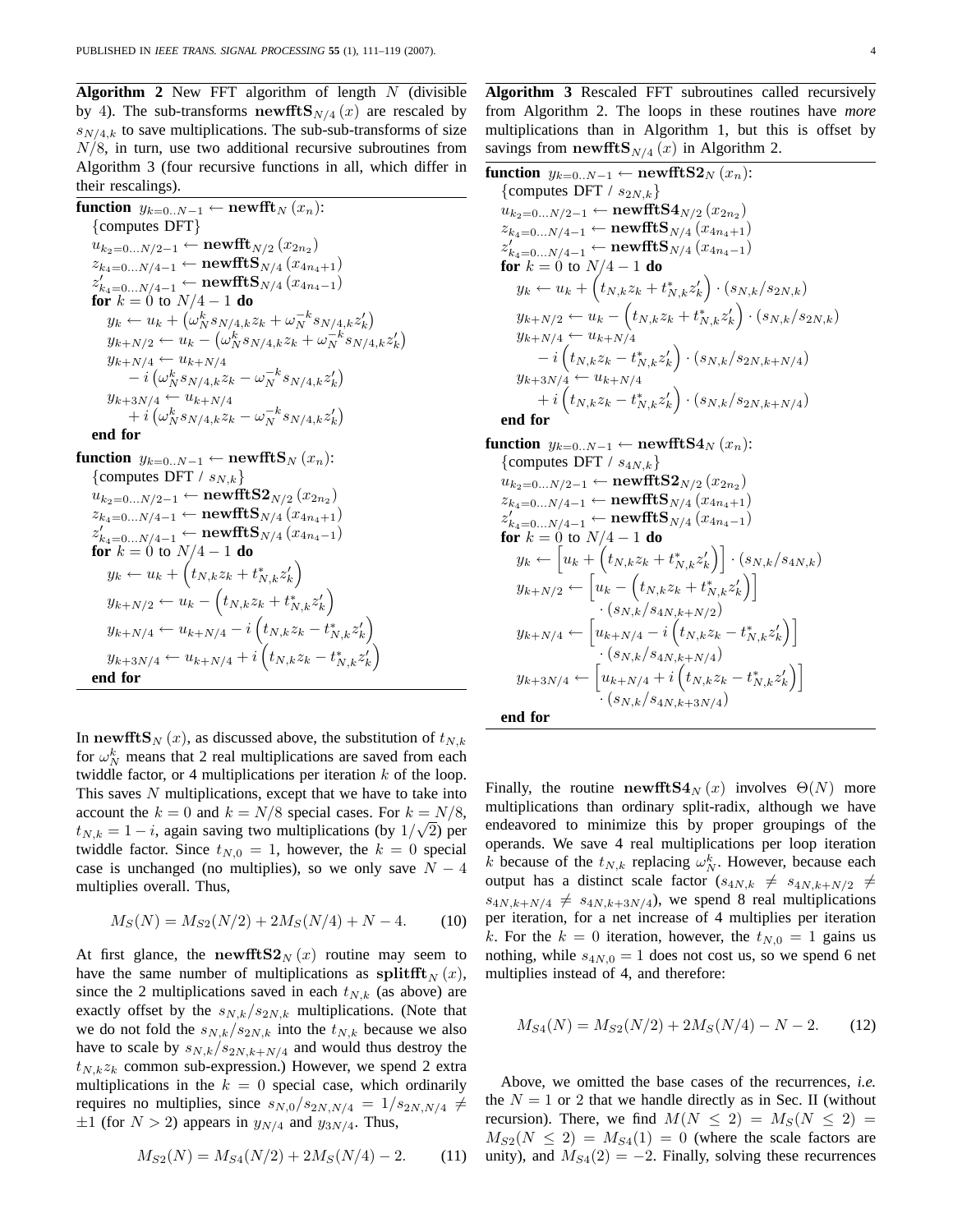by standard generating-function methods [1] (for  $N > 1$ ):

$$
M(N) = \frac{2}{9}N \lg N - \frac{38}{27}N + 2 \lg N
$$
  
+ 
$$
\frac{2}{9}(-1)^{\lg N} \lg N - \frac{16}{27}(-1)^{\lg N}.
$$
 (13)

Subtracting Eq. (13) from the flop count of Yavne, we obtain Eq. (1) and Table I. Separate counts of real adds/mults are obtained by subtracting (13) from (5).

In the above discussion, one immediate question that arises is: why stop at four routines? Why not take the scale factors in newfft $S4_N(x)$  and push them down into yet another recursive routine? The reason is, unlike in newfft  $S2<sub>N</sub>(x)$ , we lack sufficient symmetry: because the scale factors are different for  $y_k$  and  $y_{k+N/2}$ , no single scale factor for  $u_k$  will save us that multiplication, nor can we apply the same scale factor to the  $t_{N,k}z_k \pm t_{N,k}^*z'_k$  common sub-expressions. Thus, independent of any practical concerns about algorithm size, we currently see no arithmetic benefit to using more subroutines.

In some FFT applications, such as convolution with a fixed kernel, it is acceptable to compute a scaled DFT instead of the DFT, since any output scaling can be absorbed elsewhere at no cost. In this case, one would call newfft  $\mathbf{S}_{N}(x)$  directly and save  $M_S(N)$  multiplications over Yavne, where:

$$
M_S(N) = \frac{2}{9}N \lg N - \frac{20}{27}N + \frac{2}{9}(-1)^{\lg N} \lg N - \frac{7}{27}(-1)^{\lg N} + 1,
$$
\n(14)

with savings starting at  $M<sub>S</sub>(16)=4$ .

To verify these counts, as well as the correctness, accuracy, and other properties of our algorithm, we created a "toy" (slow) implementation of Algorithms 1–3, instrumented to count the number of real operations. (We checked it for correctness via [32], and for accuracy in Sec. V.) This implementation was also instrumented to check for any simple multiplications by  $\pm 1$ ,  $\pm i$ , and  $a \cdot (1 \pm i)$ , as well as for equal scale factors, that might have been missed in the above analysis, but we did not discover any such obvious opportunities for further savings. We have also implemented our new algorithm in the symbolic code-generation framework of FFTW [33], which takes the abstract algorithm as input, performs symbolic simplifications, and outputs optimized C code for a given fixed size. The generator also outputs a flop count that again verified Eq. (1), and the simplifier did not find any trivial optimizations that we missed; this code was again checked for correctness, and its performance is discussed in the concluding section below.

Finally, we should note that if one compares instead to splitradix with the 3/3 mult/add complex multiplies often used in earlier papers (which trade off some real multiplications for additions without changing the total flops), then our algorithm has slightly more multiplications and fewer additions (still beating the total flops by the same amount, of course). The reason is that the factored form of the multiplications in Algorithm 3 cannot, as far as we can tell, exploit the 3/3 trick to trade off multiplies for adds. In any case, this tradeoff no longer appears to be beneficial on CPUs with hardware multipliers (and especially those with fused multiply-adders).



Fig. 2. Root-mean-square  $(L_2)$  relative error of our new FFT and the standard conjugate-pair split-radix FFT versus DFT size  $N$ , in 64-bit double precision.

## V. FLOATING-POINT ACCURACY

In order to measure the accuracy of the new algorithm, we computed the  $L_2$  (root-mean-square) relative error  $(\sqrt{\sum |\Delta y_k|^2}/\sqrt{\sum |y_k|^2})$  of our "toy" implementation compared to the "exact" result (from an FFT implemented in arbitrary-precision arithmetic), for uniform pseudo-random inputs  $x_n \in [-0.5, 0.5)$ , in 64-bit double precision on a Pentium IV with Linux and gcc 3.3.5. The results, in Fig. 2, show that our new FFT has errors within 10% of the standard conjugate-pair split-radix algorithm, both growing roughly as √  $\sim \sqrt{\log N}$  [34]. At first glance, this may seem surprising, since our use of the tangent function, which is singular, or equivalently our division by a cosine in  $1/s_{N,k}$ , may appear to raise questions about the numerical accuracy of our algorithm. Although we have not performed a detailed numerical analysis, the reason for the similarity to standard split radix seems clear upon closer inspection: we *never add* scaled values with unscaled values, so that whenever standard split radix computes  $a + b$  our new FFT merely computes  $s \cdot (a + b)$  for some constant scale factor s. An alternative explanation might simply be that our scale factors are not very big, as described below, but we have checked this: changing Eq. (7) for  $s_{N,k}$  to a less-symmetric form that always uses cos (and thus grows very small for  $s_{N,N/4-1}$ , *e.g.* reaching  $10^{-25}$  for  $N = 2^{20}$ ), the error varies by less than 10% from Fig. 2.

Another concern, nevertheless, might be simply that the scaling factor will grow so large/small as to induce over/underflow. This is not the case: the  $1/s_{N,k}$  from Eq. (7) grows so much more slowly than the DFT values themselves (which grow as  $\sim \sqrt{N}$  for random inputs) that over/underflow should not be significantly worsened by the new FFT algorithm. In particular, we explicitly avoided the cosine zero (at  $k = N/4$ ) by the symmetric form of (7), so that its cosine (or sine) factor is always  $\geq 1/\sqrt{2}$ ; thus, the loose bound  $N^{-1/4} < s_{N,k} \leq 1$  follows. In fact, the smallest  $k(m)$  where  $s_{2^m,k(m)}$  is minimum apparently follows the integer sequence A007910 [35], which approaches  $k(m) \rightarrow 2<sup>m</sup>/10$ , and thus  $\min(s_{N,k}) \sim N^{\log_4 \cos(\pi/5)} \approx N^{-1/6.54}$  asymptotically. For example, with  $N = 2^{20}$ , the minimum scale factor is only  $s_{2^{20},104858} \approx 0.133.$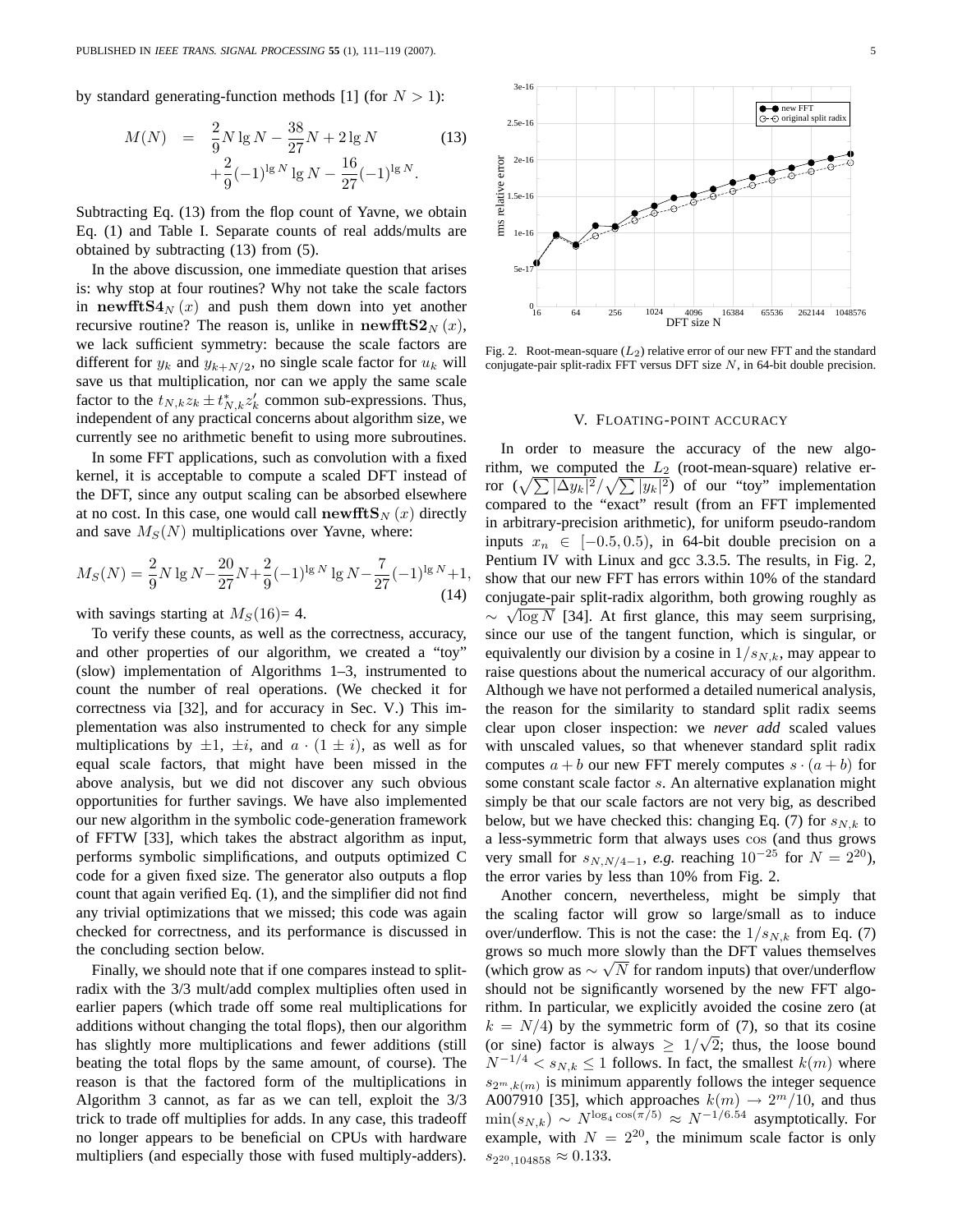It is instructive to contrast the present algorithm with the "real-factor" FFT algorithm that was once proposed to reduce the number of multiplications, but which proved numerically ill-behaved and was later surpassed by split radix [2], [36]. In that algorithm, one obtained an equation of the form  $y_k = u_k - i \csc(2\pi k/N)c_k/2$  ( $k \neq 0, N/2$ ), where  $u_k$  is the transform of  $x_{2n}$  (the even elements) and  $c_k$  is the transform of  $x_{2n+1}-x_{2n-1}$  (the difference of adjacent odd elements). This reduces the number of real multiplications (matching standard split radix, albeit with more additions), but is numerically ill-behaved because of the singular csc function—unlike in our algorithm,  $c_k$  was *not* scaled by any sin function that would cancel the csc singularity, and thus the addition with the unscaled  $u_k$  exacerbates roundoff.

## VI. TWIDDLE FACTORS

In the standard conjugate-pair split-radix Algorithm 1, there is a redundancy in the twiddle factors between k and  $N/4-k$ :  $\omega_N^{N/4-k} = -i\omega_N^{-k}$ . This can be exploited to halve the number of twiddle factors that need to be computed (or loaded from a lookup table):  $\omega_N^k$  is computed only for  $k \leq N/8$ , and for  $N/8 < k < N/4$  it is found by the above identity via conjugation and multiplication by  $-i$  (both of which are costless operations). This symmetry is preserved by the rescaling of our new algorithm, since  $s_{N,N/4-k} = s_{N,k}$ . Thus, for  $N/8 < k < N/4$  we can share the (rescaled) twiddle factors with  $k < N/8$ . For example, in newfft $\mathbf{S}_N(x)$ , we obtain  $y_k = u_k - i t_{N,N/4-k}^* z_k + i t_{N,N/4-k} z'_k$  for  $k > N/8$  (the operation count is unchanged, of course). The twiddle factors in newfft<sub>N</sub> (x) are also redundant because  $s_{N/4,N/4-k}$  =  $s_{N/4,k}$  (from the periodicity of  $s_{N,k}$ ). For newfft  $S2_N(x)$ , we have constants  $s_{2N,k}$  and  $s_{2N,k+N/4}$ , and we use the fact that  $s_{2N,N/4-k} = s_{2N,k+N/4}$  and  $s_{2N,(N/4-k)+N/4} = s_{2N,k}$  so that the constants are shared between  $k < N/8$  and  $k > N/8$ , albeit in reverse order. Similarly, for newfft  $S4_N(x)$ , we have constants  $s_{4N,k}$ ,  $s_{4N,k+N/2}$ ,  $s_{4N,k+N/4}$ , and  $s_{4N,k+3N/4}$ ; when  $k \to N/4 - k$ , these become  $s_{4N,k+3N/4}, s_{4N,k+N/4}$ ,  $s_{4N,k+N/2}$ , and  $s_{4N,k}$  respectively.

Despite these redundancies, our new FFT requires a larger number of distinct twiddle-factor–like constants to be computed or loaded than the standard conjugate-pair FFT algorithm, because of the differing scale factors in the four subroutines. It is difficult to make precise statements about the consequences of this fact, however, because the performance impact will depend on the implementation of the FFT, the layout of the pre-computed twiddle tables, the memory architecture, and the degree to which loads of twiddle factors can be overlapped with other operations in the CPU. Moreover, the access pattern is complex; for example, the newfft  $\mathbf{S}_N(x)$  routine actually requires *fewer* twiddle constants than splitfft<sub>N</sub> (x), since  $t_{N,k}$ is only 1 nontrivial real constant vs. 2 for  $\omega_N^k$ . Such practical concerns are discussed further in the concluding remarks.

A standard alternative to precomputed tables of twiddle constants is to generate them on the fly using an iterative recurrence relation of some sort (*e.g.* one crude method is  $\omega_N^{k+1} = \omega_N^k \cdot \omega_N^1$ , although this sacrifices substantial accuracy in the FFT unless sophisticated methods with  $\Omega(\log N)$ 

TABLE II FLOPS OF STANDARD REAL-DATA SPLIT RADIX AND OUR NEW ALGORITHM

| $\bar{N}$ | Real-data split radix | New algorithm      |
|-----------|-----------------------|--------------------|
| 64        | 518                   | 514                |
| 128       | 1286                  | 1270               |
| 256       | 3078                  | 3022               |
| 512       | 7174                  | $\overline{70}$ 14 |
| 1024      | 16390                 | 15962              |
| 2048      | 36870                 | 35798              |
| 4096      | 81926                 | 79334              |
| 8192      | 180230                | 174150             |
| 16384     | 393222                | 379250             |

storage are employed [37]. Because of the recursive nature of Eq. (7), however, it is not obvious to us how one might compute  $s_{N,k+1}$  by a simple recurrence from  $s_{N,k}$  or similar.

## VII. REAL-DATA FFTS

For real inputs  $x_n$ , the outputs  $y_k$  obey the symmetry  $y_{N-k} = y_k^*$  and one can save slightly more than a factor of two in flops when computing the DFT by eliminating the redundant calculations; practical implementations of this approach have been devised for many FFT algorithms, including a splitradix–based real-data FFT [38], [39] that achieved the best known flop count of  $2N \lg N - 4N + 6$  for  $N = 2^m$ ,  $N > 1$ . The same elimination of redundancy applies to our algorithm, and thus we can lower the minimum flops required for the real-data FFT.

Because our algorithm only differs from standard split radix by scale factors that are purely real and symmetric, existing algorithms for the decimation-in-time split-radix FFT of real data [39] immediately apply: the number of additions is unchanged as for the complex algorithm, and the number of real multiplications is exactly half that of the complex algorithm. In particular, we save  $M(N)/2$  multiplies compared to the previous algorithms. Thus, the flop count for a real-data FFT of length  $N = 2^m$  is now:

$$
\frac{17}{9}N \lg N - \frac{89}{27}N - \lg N - \frac{1}{9}(-1)^{\lg N} \lg N + \frac{8}{27}(-1)^{\lg N} + 6
$$
\n(15)

for  $N > 1$ . To derive this more explicitly, note that each of the recursive sub-transforms in Algorithms 2–3 operates on real inputs  $x_n$  and thus has  $y_{N-k} = y_k^*$  (a symmetry unaffected by the real scale factors, which satisfy  $s_{\ell N,N-k} = s_{\ell N,k}$  for  $\ell \leq$ 4). Therefore, in the loop over k, the computation of  $y_{k+N/2}$ and  $y_{k+3N/4}$  is redundant and can be eliminated, saving half of  $M(N)$  (in  $M_S(N)$ , *etc.*), except for  $k = 0$  where  $y_{N/2}$ is the real Nyquist element. For  $k = 0$ , we must compute both  $y_0$  and  $y_{N/2}$ , but since these are *both* purely real we still save half of  $M(N)$  (multiplying a real number by a real scale factor costs 1 multiply, *vs.* 2 multiplies for a complex number and a real scale factor). As for complex data, Eq.  $(15)$ yields savings over the standard split-radix method starting at  $N = 64$ , as summarized in Table II.

As mentioned above, we also implemented our complexdata algorithm in the code-generation program of FFTW, which performs symbolic-algebra simplifications that have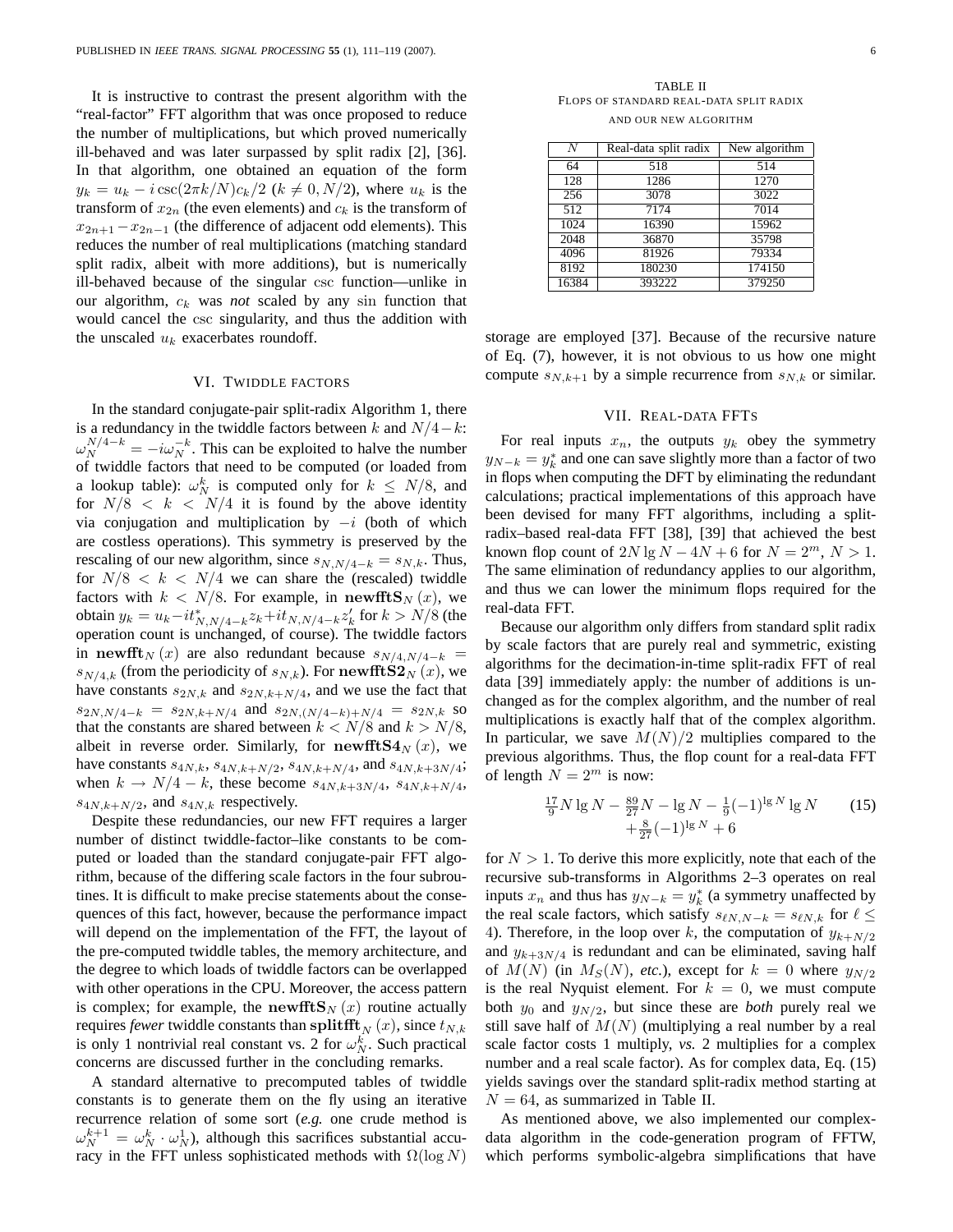TABLE III FLOPS REQUIRED FOR THE DISCRETE COSINE TRANSFORM (DCT) BY PREVIOUS ALGORITHMS AND BY OUR NEW ALGORITHM

| $\overline{N}$ , DCT type | Previous best | New algorithm |
|---------------------------|---------------|---------------|
| 16, DCT-II                | 112           | 110           |
| 32, DCT-II                | 288           | 282           |
| $64, DCT-II$              | 704           | 684           |
| 128, DCT-II               | 1664          | 1612          |
| 8. DCT-IV                 | 56            | 54            |
| 16, DCT-IV                | 144           | 140           |
| 32, DCT-IV                | 352           | 338           |
| 64, DCT-IV                | 832           | 800           |
| 128, DCT-IV               | 1920          | 1838          |
| $32, DCT-I$               | 239           | 237           |
| $64, DCT-I$               | 593           | 585           |
| 128, DCT-I                | 1427          | 1399          |

proved sufficiently powerful to automatically derive optimalarithmetic real-data FFTs from the corresponding "optimal" complex-data algorithm—it merely imposes the appropriate input/output symmetries and prunes redundant outputs and computations [33]. Given our new FFT, we find that it can again automatically derive a real-data algorithm matching the predicted flop count of Eq. (15).

## VIII. DISCRETE COSINE TRANSFORMS

Similarly, our new FFT algorithm can be specialized for DFTs of real-symmetric data, otherwise known as discrete cosine transforms (DCTs) of the various types [40] (and also discrete sine transforms for real-antisymmetric data). Moreover, since FFTW's generator can automatically derive algorithms for types I–IV of the DCT and DST [3], we have found that it can automatically realize arithmetic savings over the best-known DCT/DST implementations given our new FFT, as summarized in Table III.<sup>5</sup> Although here we exploit the generator and have not derived explicit general- $N$ algorithms for the DCT flop count (except for type I), the same basic principles (expressing the DCT as a larger DFT with appropriate symmetries and pruning redundant computations from an FFT) have been applied to "manually" derive DCT algorithms in the past and we expect that doing so with the new algorithm will be straightforward. Below, we consider types II, III, IV, and I of the DCT.

A type-II DCT (often called simply "the" DCT) of length N is derived from a real-data DFT of length  $4N$  with appropriate symmetries. Therefore, since our new algorithm begins to yield improvements starting at  $N = 64$  for real/complex data, it yields an improved DCT-II starting at  $N = 16$ . Previously, a 16-point DCT-II with 112 flops was reported [11] for the (unnormalized) N-point DCT-II defined as:

$$
y_k = \sum_{n=0}^{N-1} x_n \cos\left[\frac{\pi(n+\frac{1}{2})k}{N}\right] \cdot \left\{\begin{array}{ll} 1 & \text{for } k=0\\ \sqrt{2} & \text{otherwise} \end{array}\right.\right., \tag{16}
$$

whereas our generator now produces the same transform with only 110 flops. In general,  $2N \lg N - N$  flops were required for this DCT-II [41]  $(N > 1)$ , as can be derived from the standard split-radix approach [42] (and is also reproduced automatically by our generator starting from complex split radix), whereas the flop counts produced by our generator starting from our new FFT are given in Table III. The DCT-III (also called the "IDCT" since it inverts DCT-II) is simply the transpose of the DCT-II and its operation counts are identical.

It is also common to compute a DCT-II with scaled outputs, *e.g.* for the JPEG image-compression standard where an arbitrary scaling can be absorbed into a subsequent quantization step [43], and in this case the scaling can save 6 multiplications [11] over the 40 flops required for an unscaled 8 point DCT-II. Since our newfft $\mathbf{S}_{N}(x)$  attempts to be the optimal scaled FFT, we should be able to derive this scaled DCT-II by using it in the generator instead of newfit  $N(x)$  indeed, we find that it does save exactly 6 multiplies over our unscaled result (after normalizing the DFT by an overall factor of  $1/2$  due to the DCT symmetry). Moreover, we can now find the corresponding scaled transforms of larger sizes: *e.g.* 96 flops for a size-16 scaled DCT-II, and 252 flops for size 32, saving 14 and 30 flops, respectively, compared to the unscaled transform above.

For the DCT-IV, which is the basis of the modified discrete cosine transform (MDCT) [44], the corresponding symmetric DFT is of length  $8N$ , and thus the new algorithm yields savings starting at  $N = 8$ : the best (split-radix) methods for an 8-point DCT-IV require 56 flops (or  $2N \lg N + N$  [42]) for the DCT-IV defined by

$$
y_k = \sqrt{2} \sum_{n=0}^{N-1} x_n \cos\left[\frac{\pi(n+\frac{1}{2})(k+\frac{1}{2})}{N}\right],\qquad(17)
$$

whereas the new algorithm requires 54 flops for  $N = 8$  (as derived by our generator), with other sizes shown in Table III.

Finally, a type-I DCT of length N (with  $N + 1$  data points) defined as

$$
y_k = x_0 + (-1)^k x_N + 2 \sum_{n=1}^{N-1} x_n \cos\left[\frac{\pi n k}{N}\right]
$$
 (18)

is exactly equivalent to a DFT of length  $2N$  where the input data are real-symmetric  $(x_{2N-n} = x_n)$ , and the split-radix FFT adapted for this symmetry requires  $2N \lg N - 3N +$  $2 \lg N + 5$  flops [38].<sup>6</sup> Because the scale factors  $s_{N,k}$  preserve this symmetry, one can employ exactly the same approach to save  $M(2N)/4$  multiplications starting from our new FFT (proof is identical). Indeed, precisely these savings are derived by the FFTW generator for the first few  $N$ , as shown in Table III.

## IX. CONCLUDING REMARKS

The longstanding arithmetic record of Yavne for the powerof-two DFT has been broken, but at least two important questions remain unanswered. First, can one do better still? Second, will the new algorithm result in practical improvements to actual computation times for the FFT?

<sup>&</sup>lt;sup>5</sup>The precise multiplication count for a DCT generally depends upon the normalization convention that is chosen; here, we use the same normalizations as the references cited for comparison.

 $6$ Our count is slightly modified from that of Duhamel [38], who omitted all multiplications by 2 from the flops.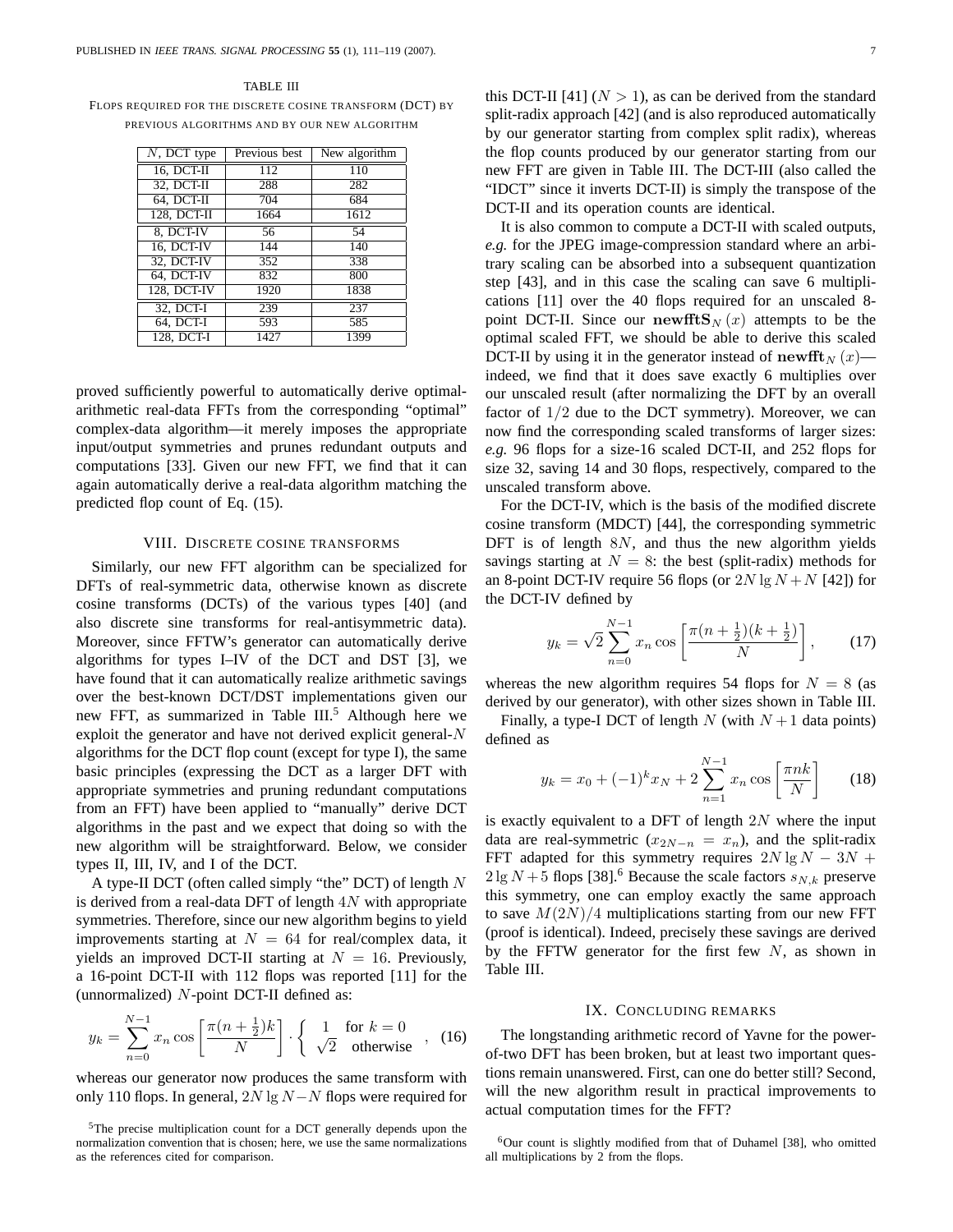Since this algorithm represents a simple transformation applied to the existing split-radix FFT, a transformation that has obviously been insufficiently explored in the past four decades of FFT research, it may well be that further gains can be realized by applying similar ideas to other algorithms or by extending these transformations to greater generality. One avenue to explore is the *automatic* application of such ideas is there a simple algebraic transformational rule that, when applied recursively in a symbolic FFT-generation program [33], [45], can derive automatically the same (or greater) arithmetic savings? (Note that both our own code generation and that of Van Buskirk currently require explicit knowledge of a rescaled FFT algorithm.) Moreover, a new fundamental question is to find the lowest-arithmetic *scaled* DFT—our current best answer is newfft $\mathbf{S}_{N}(x)$  and Eq. (14), but any improvement will also improve the unscaled DFT.

The question of practical impact is even harder to answer, because the question is not very well defined—the "fastest" algorithm depends upon what hardware is running it. For large N, however, it is likely that the split-radix algorithm here will have to be substantially modified in order to be competitive, since modern architectures tend to favor much larger radices combined with other tricks to placate the memory hierarchy [3]. (Unless similar savings can be realized directly for higher radices [46], this would mean "unrolling" or "blocking" the decomposition of  $N$  so that several subdivisions are performed at once.) On the other hand, for small  $N$ , which can form the computational "kernels" of general- $N$  FFTs, we already use the original conjugate-pair split-radix algorithm in FFTW [33] and can immediately compare the performance of these kernels with ones generated from the new algorithm. We have not yet performed extensive benchmarking, however, and the results of our limited tests are somewhat difficult to assess. On a 2GHz Pentium-IV with gcc, the performance was indistinguishable for the DFT of size 64 or 128, but the new algorithm was up to 10% faster for the DCT-II and IV of small sizes—a performance difference greater than the change in arithmetic counts, leading us to suspect some fortuitous interaction with the code scheduling. Nevertheless, it is precisely because practical performance is so unpredictable that the availability of new algorithms, especially ones with reasonably regular structure amenable to implementation, opens up rich areas for future experimentation.

#### ACKNOWLEDGEMENT

We are grateful to James Van Buskirk for helpful discussions, and for sending us his code when we were somewhat skeptical of his initial claim.

#### **REFERENCES**

- [1] D. E. Knuth, *Fundamental Algorithms*, 3rd ed., ser. The Art of Computer Programming. Addison-Wesley, 1997, vol. 1.
- [2] P. Duhamel and M. Vetterli, "Fast Fourier transforms: a tutorial review and a state of the art," *Signal Processing*, vol. 19, pp. 259–299, Apr. 1990.
- [3] M. Frigo and S. G. Johnson, "The design and implementation of FFTW3," *Proc. IEEE*, vol. 93, no. 2, pp. 216–231, 2005.
- [4] R. Yavne, "An economical method for calculating the discrete Fourier transform," in *Proc. AFIPS Fall Joint Computer Conf.*, vol. 33, 1968, pp. 115–125.
- [5] P. Duhamel and H. Hollmann, "Split-radix FFT algorithm," *Electron. Lett.*, vol. 20, no. 1, pp. 14–16, 1984.
- [6] M. Vetterli and H. J. Nussbaumer, "Simple FFT and DCT algorithms with reduced number of operations," *Signal Processing*, vol. 6, no. 4, pp. 267–278, 1984.
- [7] J. B. Martens, "Recursive cyclotomic factorization—a new algorithm for calculating the discrete Fourier transform," *IEEE Trans. Acoust., Speech, Signal Processing*, vol. 32, no. 4, pp. 750–761, 1984.
- [8] J. W. Cooley and J. W. Tukey, "An algorithm for the machine computation of the complex Fourier series," *Math. Computation*, vol. 19, pp. 297–301, Apr. 1965.
- [9] D. E. Knuth, *Seminumerical Algorithms*, 3rd ed., ser. The Art of Computer Programming. Addison-Wesley, 1998, vol. 2, section 4.6.4, exercise 41.
- [10] J. Van Buskirk, comp.dsp Usenet posts, January 2004.
- [11] Y. Arai, T. Agui, and M. Nakajima, "A fast DCT-SQ scheme for images," *Trans. IEICE*, vol. 71, no. 11, pp. 1095–1097, 1988.
- [12] J. Van Buskirk, http://home.comcast.net/∼kmbtib/ and http://www.cuttlefisharts.com/newfft/, 2004.
- [13] T. J. Lundy and J. Van Buskirk, "A new matrix approach to real FFTs and convolutions of length 2 <sup>k</sup>," *IEEE Trans. Signal Processing*, 2006, submitted for publication.
- [14] W. M. Gentleman and G. Sande, "Fast Fourier transforms-for fun and profit," *Proc. AFIPS*, vol. 29, pp. 563–578, 1966.
- [15] S. Winograd, "On computing the discrete Fourier transform," *Math. Computation*, vol. 32, no. 1, pp. 175–199, Jan. 1978.
- [16] M. T. Heideman and C. S. Burrus, "On the number of multiplications necessary to compute a length-2 <sup>n</sup> DFT," *IEEE Trans. Acoust., Speech, Signal Processing*, vol. 34, no. 1, pp. 91–95, 1986.
- [17] P. Duhamel, "Algorithms meeting the lower bounds on the multiplicative complexity of length- $2^n$  DFTs and their connection with practical algorithms," *IEEE Trans. Acoust., Speech, Signal Processing*, vol. 38, no. 9, pp. 1504–1511, 1990.
- [18] J. Morgenstern, "Note on a lower bound of the linear complexity of the fast Fourier transform," *J. ACM*, vol. 20, no. 2, pp. 305–306, 1973.
- [19] V. Y. Pan, "The trade-off between the additive complexity and the asyncronicity of linear and bilinear algorithms," *Information Proc. Lett.*, vol. 22, pp. 11-14, 1986.
- [20] C. H. Papadimitriou, "Optimality of the fast Fourier transform," *J. ACM*, vol. 26, no. 1, pp. 95–102, 1979.
- [21] I. Kamar and Y. Elcherif, "Conjugate pair fast Fourier transform," *Electron. Lett.*, vol. 25, no. 5, pp. 324–325, 1989.
- [22] R. A. Gopinath, "Comment: Conjugate pair fast Fourier transform," *Electron. Lett.*, vol. 25, no. 16, p. 1084, 1989.
- [23] H.-S. Qian and Z.-J. Zhao, "Comment: Conjugate pair fast Fourier transform," *Electron. Lett.*, vol. 26, no. 8, pp. 541–542, 1990.
- [24] A. M. Krot and H. B. Minervina, "Comment: Conjugate pair fast Fourier transform," *Electron. Lett.*, vol. 28, no. 12, pp. 1143–1144, 1992.
- [25] D. J. Bernstein, http://cr.yp.to/djbfft/faq.html, 1997, see note on "exponent −1 split-radix".
- [26] V. I. Volynets, "Algorithms of the Hartley fast transformation with conjugate pairs," *Radioelectron. Comm. Syst.*, vol. 36, no. 11, pp. 57–59, 1993.
- [27] H. V. Sorensen, M. T. Heideman, and C. S. Burrus, "On computing the split-radix FFT," *IEEE Trans. Acoust., Speech, Signal Processing*, vol. 34, no. 1, pp. 152–156, Feb. 1986.
- [28] C. van Loan, *Computational Frameworks for the Fast Fourier Transform*. Philadelphia: SIAM, 1992.
- [29] R. E. Crochiere and A. V. Oppenheim, "Analysis of linear digital networks," *Proc. IEEE*, vol. 63, no. 4, pp. 581–595, 1975.
- [30] E. Linzer and E. Feig, "Modified FFTs for fused multiply-add architectures," *Math. Comp.*, vol. 60, no. 201, pp. 347–361, 1993.
- [31] G. H. Golub and C. F. van Loan, *Matrix Computations*. Johns Hopkins Univ. Press, 1989.
- [32] F. Ergün, "Testing multivariate linear functions: Overcoming the generator bottleneck," in *Proc. Twenty-Seventh Ann. ACM Symp. Theory of Computing*, Las Vegas, Nevada, June 1995, pp. 407–416.
- [33] M. Frigo, "A fast Fourier transform compiler," in *Proc. ACM SIG-PLAN'99 Conference on Programming Language Design and Implementation (PLDI)*, vol. 34, no. 5. Atlanta, Georgia: ACM, May 1999, pp. 169–180.
- [34] J. C. Schatzman, "Accuracy of the discrete Fourier transform and the fast Fourier transform," *SIAM J. Scientific Computing*, vol. 17, no. 5, pp. 1150–1166, 1996.
- [35] N. J. A. Sloane, "The on-line encyclopedia of integer sequences," http://www.research.att.com/∼njas/sequences/.